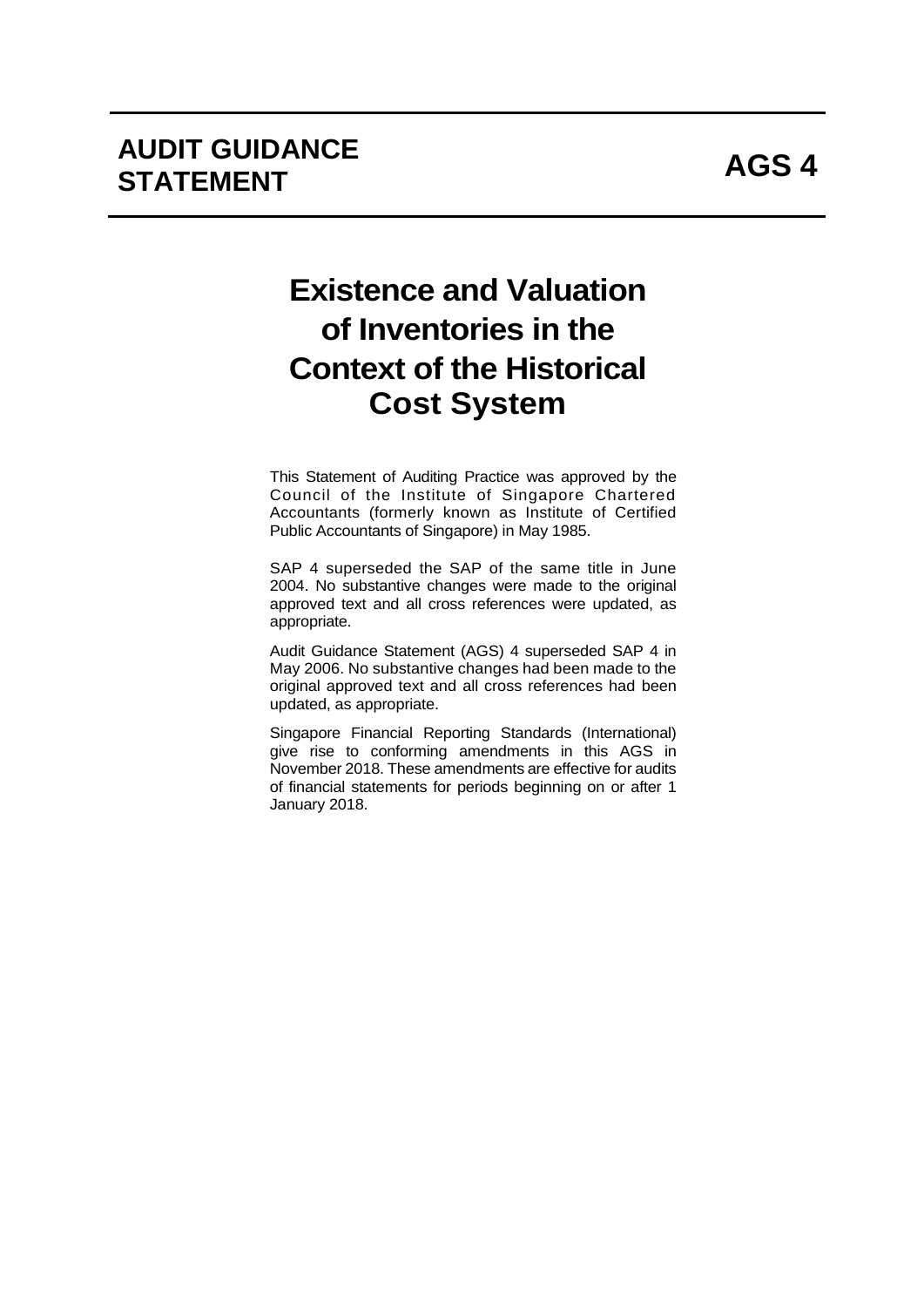## **EXISTENCE AND VALUATION OF INVENTORIES IN THE CONTEXT OF THE HISTORICAL COST SYSTEM**

## **CONTENTS**

Paragraph

| Introduction                                        | $1 - 3$   |
|-----------------------------------------------------|-----------|
| General considerations                              | $4 - 7$   |
| Quantities and condition of inventory               | $8 - 31$  |
| Observation of physical count                       | $9 - 29$  |
| Other audit procedures                              | $30 - 31$ |
| Valuation of inventory                              | $32 - 37$ |
| Work in progress                                    | 36        |
| Overall tests                                       | 37        |
| Other matters                                       | 38-41     |
| Independent outside firms taking physical inventory | 38-39     |
| Inventory representation letter                     | 40        |
| Preservation of records                             | 41        |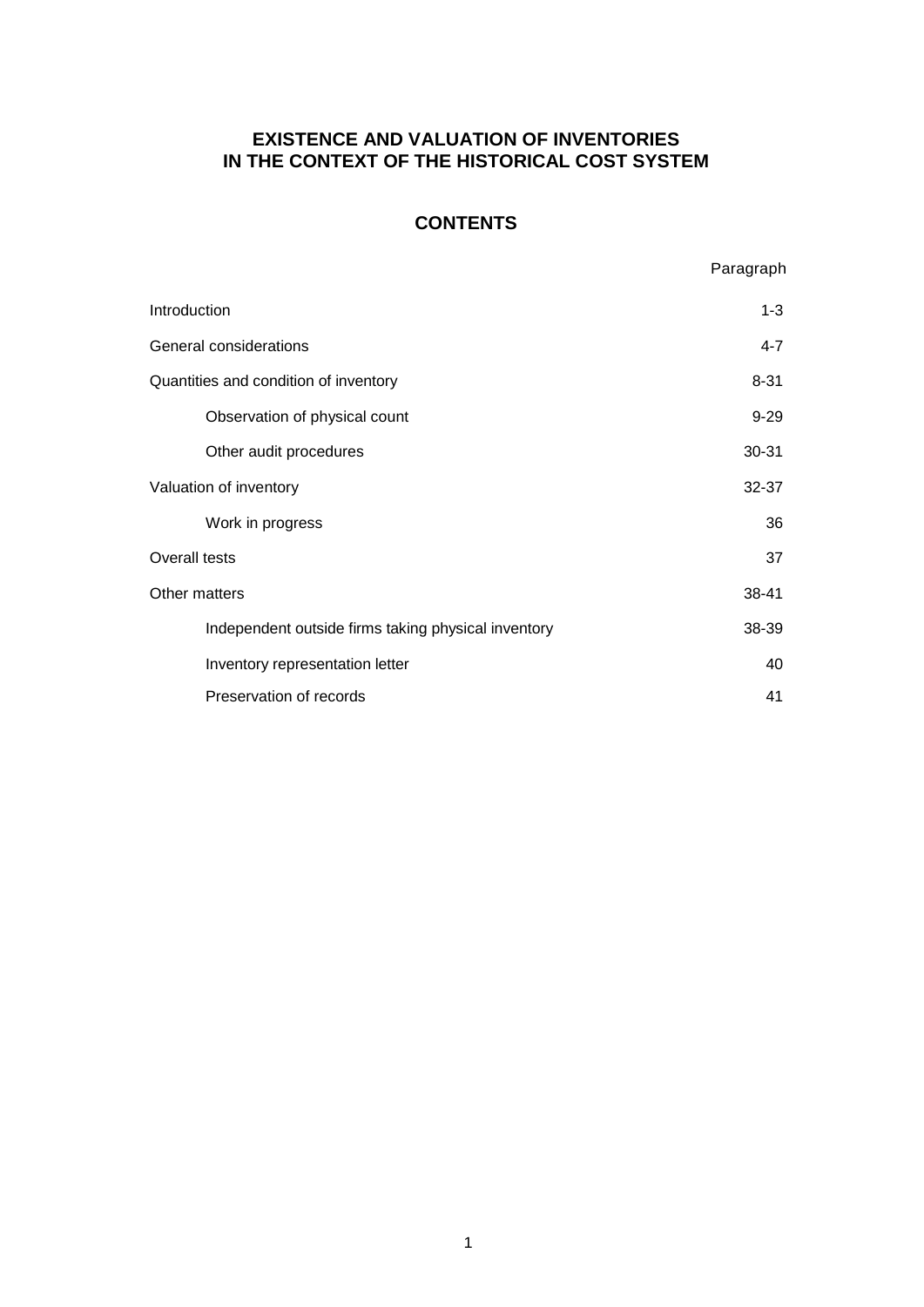## **Existence and Valuation of Inventories In the Context of the Historical Cost System**

## **Introduction**

- 1. This Statement relates to auditing procedures concerning the existence and valuation of inventories in the context of the historical cost system. It is to be read in conjunction with Singapore Financial Reporting Standard (International) (SFRS(I)) 1-2, Inventories or Financial Reporting Standard (FRS) 2, Inventories.
- 2. Auditing procedures concerning the existence of inventories are dealt with separately in SSA 501.
- 3. This Statement relates to audits, which involve auditors in expressing an opinion on the truth and fairness of the view given by the financial statements.

## **General considerations**

- 4. Inventory generally constitutes one of the largest items in the balance sheets for many entities and relatively small errors in computing the amount at which inventory is stated in the accounts can have a marked effect on reported profits.
- 5. The auditor must satisfy himself as to the validity of the amount attributed to inventory. In determining the nature and extent of the audit steps necessary for this purpose, the auditor must examine the system of internal control in order to assess its effectiveness relative to the ascertainment and evaluation of inventory. The nature and extent of the audit tests are matters for the auditor's professional judgement. Where applicable, however, and having regard to the nature of the business, these will include compliance tests.
- 6. The responsibility for properly determining the quantity and value of inventory rests with the management<sup>1</sup> of the business. It is therefore the management's responsibility to ensure that:
	- (a) the physical quantities owned by the entity are properly ascertained and recorded and that the condition is properly assessed;
	- (b) the amount to be carried forward in the balance sheet has been properly determined on an appropriate basis or appropriate bases by suitable accounting principles.
- 7. The auditor should arrange that the client's instructions for physical counts and for evaluation of inventories are available to him for examination before they are issued with a view to changes being made to remove defects which may exist.

## **Quantities and condition of inventory**

- 8. Suggested audit procedures regarding the ascertainment of quantities and condition of inventory are set out as follows:
	- observation of physical count
	- other audit procedures

 $\overline{a}$ 

<sup>&</sup>lt;sup>1</sup> In the context of this Statement, the term 'management' refers to the directors in the case of a company and the management in the case of other entities.  $-$  para  $6(a)$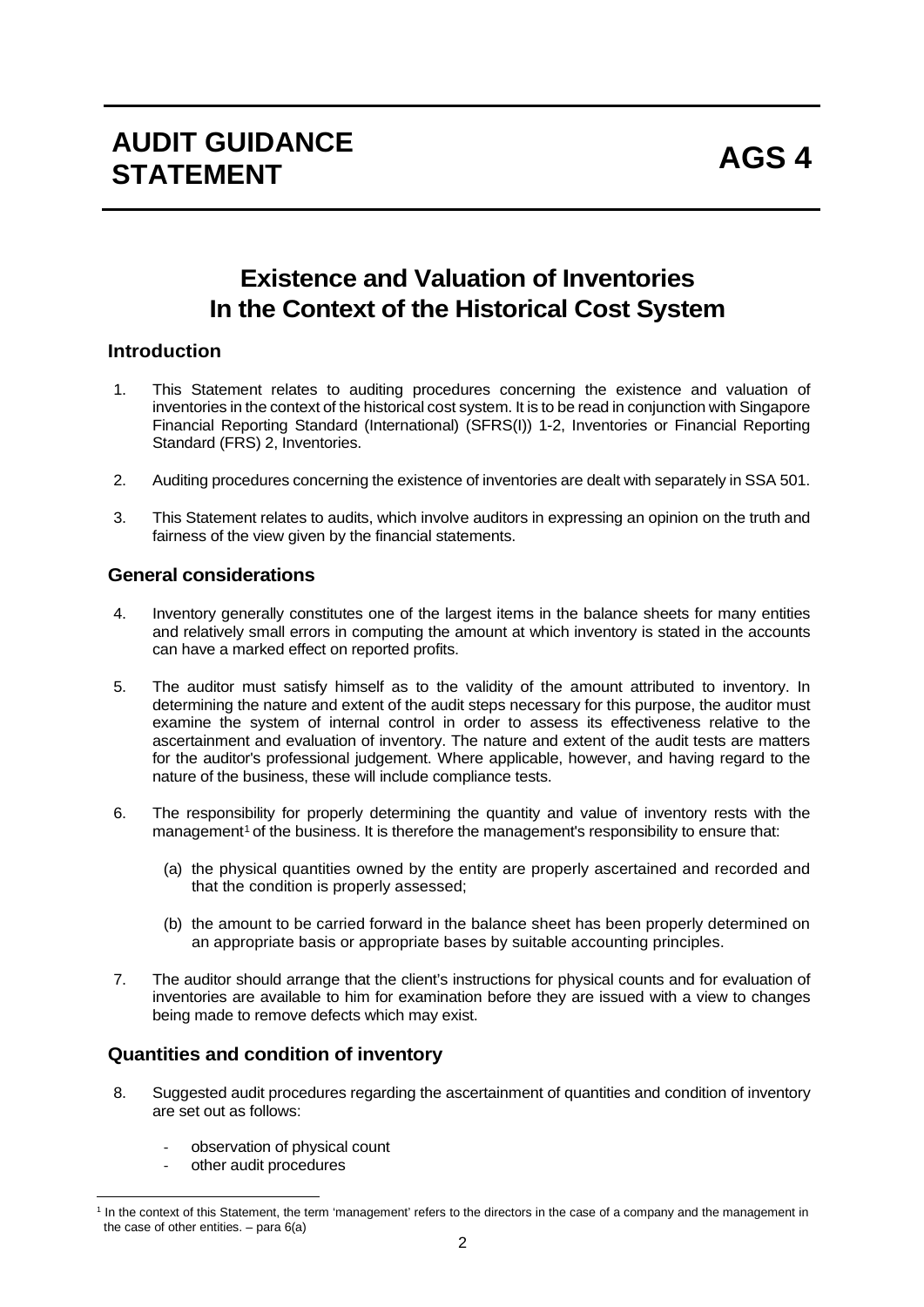## **Observation of physical count**

- 9. Although it is not the auditor's duty to make a physical count of inventories, he must satisfy himself as to the effectiveness of the client's procedures for ascertainment of the quantities of inventories on hand and their condition. In most circumstances the best method by which the auditor can satisfy himself as to the effectiveness of the application of the client's physical count procedures is by observation of those procedures. Normally this will be done on a test basis and it will not be necessary for the auditor to observe the application of the physical count procedures to the whole of the inventories or to the inventories at all locations. The extent of the auditor's test observation will depend on his assessment of the soundness of the system prescribed by the client.
- 10. Therefore wherever it is practicable and inventory is a material factor in the business, the auditor should satisfy himself as to the effectiveness of the application of the client's physical count procedures by observation on a test basis of these procedures whilst the physical counting is in progress.
- 11. The presence of the auditor at physical counts of inventories does not relieve the management in any way of their responsibilities; in order to avoid misunderstanding the auditor should make it clear to the management that the reason for his attendance is not to make a physical count but to satisfy himself as to the effectiveness of the application of the client's procedures. The auditor, in observing a physical count, does not act as appraisers, valuers or experts in materials, nor has he any responsibility for supervising the physical counting. His presence is to enable him as an auditor to consider the adequacy and effectiveness of the client's procedures. He will, however, be ready to advise or make recommendations, just as he would on other matters when he considers that the system of internal control is weak or is not being properly carried out.
- 12. While it will not normally be necessary for the auditor to observe the application of the client's procedures in their entirety or at all locations, the auditor's tests should cover a representative selection of the inventory and of the procedures. Where inventory is held at a number of locations, the selection of the location or locations to be visited by the auditor may be planned so as to cover all significant locations. The extent of his tests will be for him to decide. There may be instances where it is not practicable to test the client's procedures by attendance and observation of the physical count, for example, because the inventories are situated at locations at which the auditor cannot readily attend. Where the auditor cannot observe the physical counting, for any reason, he should adopt some or all of the alternative procedures suggested in paragraphs 25 - 27 below.

## **Client's physical count procedures**

- 13. The amount at which inventory is stated in the accounts may be based upon a physical count at the year end or upon information taken from inventory records. Inventory records may in turn be substantiated by complete physical counting taken earlier in the year, or upon continuous or periodical physical counting, or upon combinations of these in relation to various sections of inventory. Under some accounting systems it is common practice for work in progress to be based solely upon cost records (see paragraph 35 below). Where inventory at the year end is based on a physical count earlier in the year, the client's procedures should include a review of entries in the intervening periods. Unusual variations from the normal pattern should be explained. These procedures will involve comparison of the amount at the year end with previous years and with current production and sales to check that these also appear to follow a normal pattern.
- 14. Where inventory is based on records substantiated by continuous or periodical physical counting, the procedures should ensure that:
	- (a) adequate inventory records are kept up to date;
	- (b) each category of inventory is checked at least once a year and a record of checks maintained;
	- (c) if the checking is continuous, it is done systematically over the year, or if periodic, at suitable times such as when inventories are low or have reached a specific re-order point;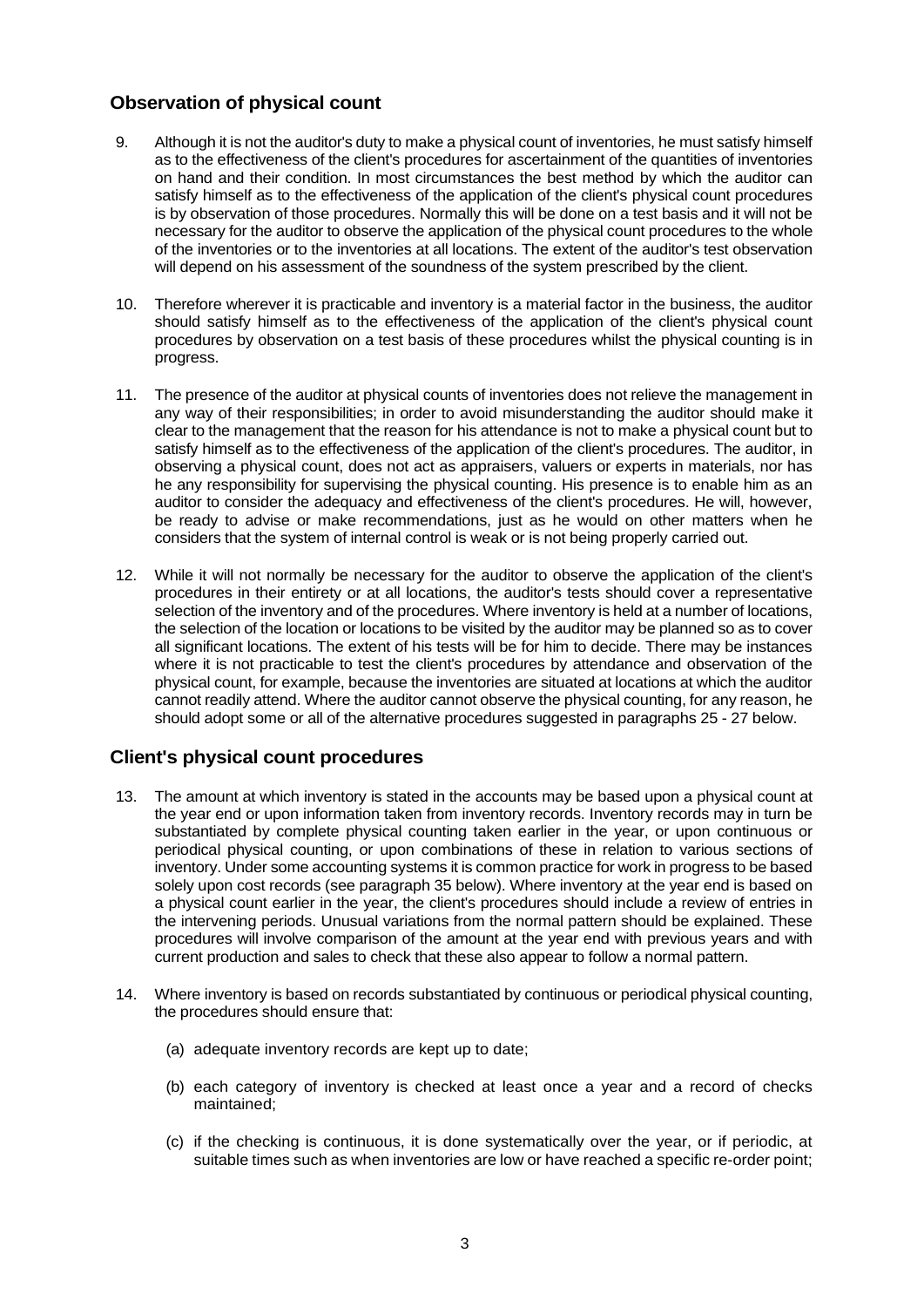(d) all differences are properly investigated and the records amended accordingly.

A schedule of differences with action taken should be maintained.

- 15. The procedures for carrying out a physical count vary in detail according to the size and circumstances of the business and the nature of its inventory records. The procedures will consist essentially of:
	- (a) identification of the articles and their ownership;
	- (b) counting, weighing or measuring;
	- (c) reporting of inventories which are damaged or otherwise defective;
	- (d) recording the information.
- 16. Although considerations will differ in each case, there are certain general procedures which can be applied in most physical counts.
	- *(a) Planning*

The physical count should be planned well in advance.

*(b) Instructions*

Definite instructions, preferably in writing, should be issued in all cases, for the guidance of those who will be engaged in the actual physical counting.

*(c) Counting inventory*

The physical count should be carried out carefully and systematically by persons fully informed of the duties involved. Those taking part should include persons familiar with the various sections of inventory, and where practicable supervisors and checkers drawn from departments which have no control over the usual custody or movement of inventory. Where specialist knowledge is necessary to identify the nature or quality of items of inventory, the client should ensure that personnel properly qualified for this purpose other than those responsible for custody of the inventory are available at the physical count. In exceptional circumstances it may be desirable for the services of an independent expert to be utilised, e.g. for the chemical analysis of samples taken at the time of the physical count from bulk inventories of high value.

*(d) Arrangement of physical count area*

The whole of the physical count area should be divided into sections for control purposes, and the movement of inventory during the physical count should preferably be suspended or, if this is not practicable, it should be strictly controlled.

*(e) Cut-off*

Arrangements should be made to ensure a proper cut-off. This means that despatch documentation should have been originated for all goods despatched before physical count and, if still on hand, for all goods in which the property has passed to the customer. The latter must not be included as inventory when the count is made. The procedures should ensure that the appropriate sales invoices are recorded in the correct financial period. Also liabilities should be set up for all goods received and included in inventory, and for all goods purchased the property in which has been passed to the client. These should be included in inventory even though they are not then on the entity's premises. Where only certain sections of inventory, such as raw materials, work in progress, finished goods, etc., are being taken physically, the arrangements should ensure a proper cut-off between the various sections.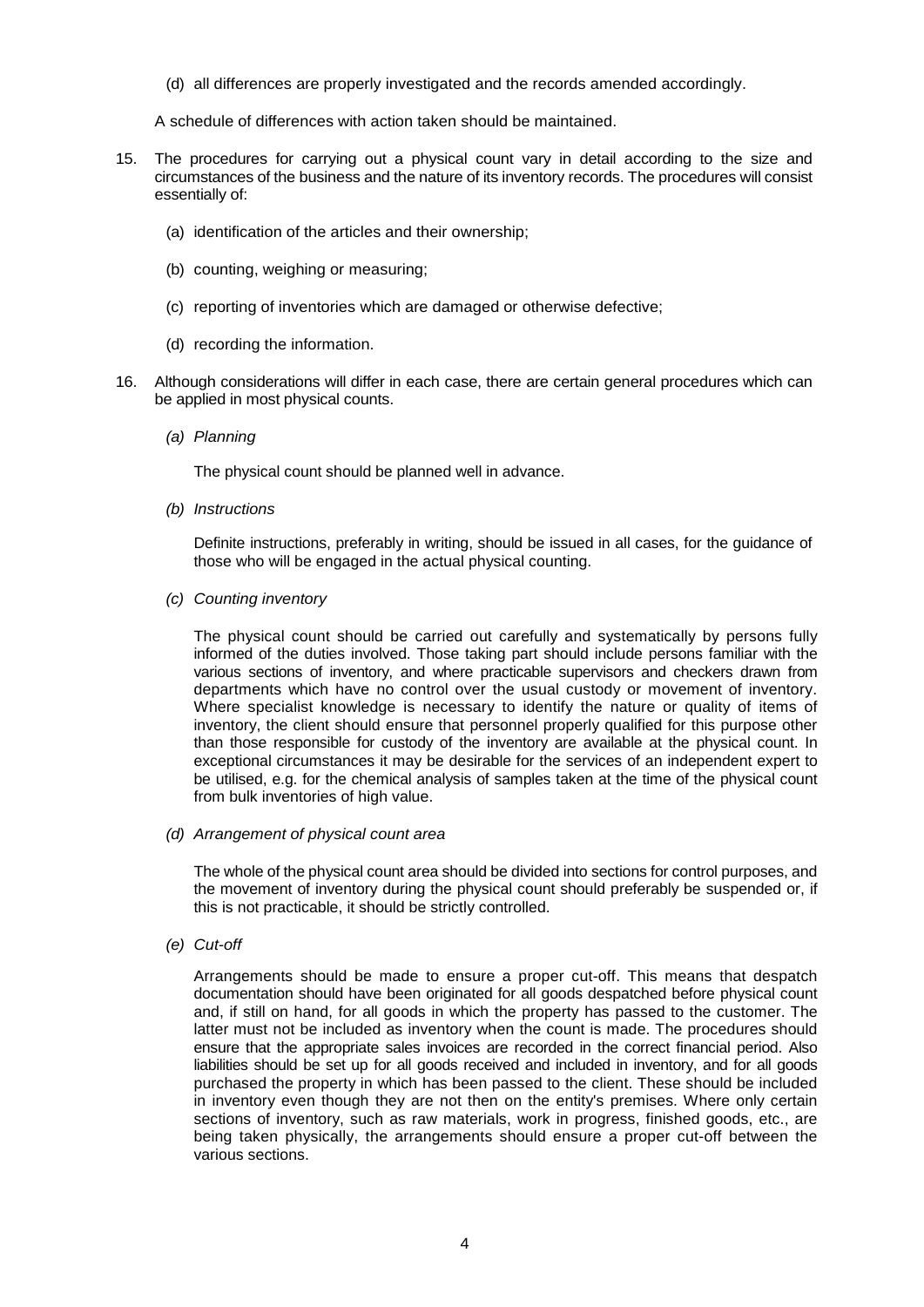*(f) Slow-moving, obsolete and damaged inventory*

Arrangements should be made to identify slow-moving, obsolete or damaged inventory.

*(g) Goods held for third parties*

Arrangements should be made to ensure that goods held in safe custody for others are not recorded as part of the client's inventory.

*(h) Goods held by third parties*

Arrangements should be made to confirm and record in the count sheets details of goods held for the entity by outside parties (see paragraph 23 below).

## **Physical count records**

- 17. The client's physical count procedures should also call for records of the following information, which should be available to the auditor during and at the conclusion of the physical count:
	- (a) details of inventory movement during the count;
	- (b) last numbers of goods inward and outward records;
	- (c) details of the numbering of inventory sheets issued, of those completed and of those cancelled and unused.

## **Suggested audit procedures**

18. The audit steps relating to observation of the physical count by the auditor will cover three stages: *before, during* and *after* the physical count. The procedures described below are intended to be a broad outline which will need adaptation to meet the circumstances of the client, for example, where a client's physical count is based on records substantiated by continuous physical counts.

#### Before physical count

19. Before the physical count the auditor will need to study the client's physical count instructions (preferably before they are issued as referred to in paragraph 6), to become familiar with the location of the inventories and to plan the work he is to undertake during the physical count. The work to be undertaken will depend on the auditor's evaluation of the client's procedures, as contained in the instructions and explanations given by the client. The auditor will be concerned to see that the client's procedures are adequate in the light of the circumstances. These circumstances will include the location at which inventory is held, the quantities on hand and the values of the inventories, the factors affecting the condition of inventories and the possibilities of the existence of obsolete or slow-moving inventories. Where these procedures are considered to be weak or defective they should be discussed with the client before the physical count instructions are issued with a view to changes being made to remove the defects.

#### During physical count

20. The main task during physical count will be to ascertain whether the client's employees are carrying out their instructions properly. It may be sufficient to watch the counting and recording as it is done by the client's employees, but it would usually be advisable for the auditor to test the efficiency of the counting by arranging for a count or a recount of selected items in his presence. In arranging for items to be counted or recounted in his presence it will be advisable for the auditor to select items from both the count records and the factory or warehouse floor for tracing from one to the other. The test selection should include a reasonable proportion of high value items.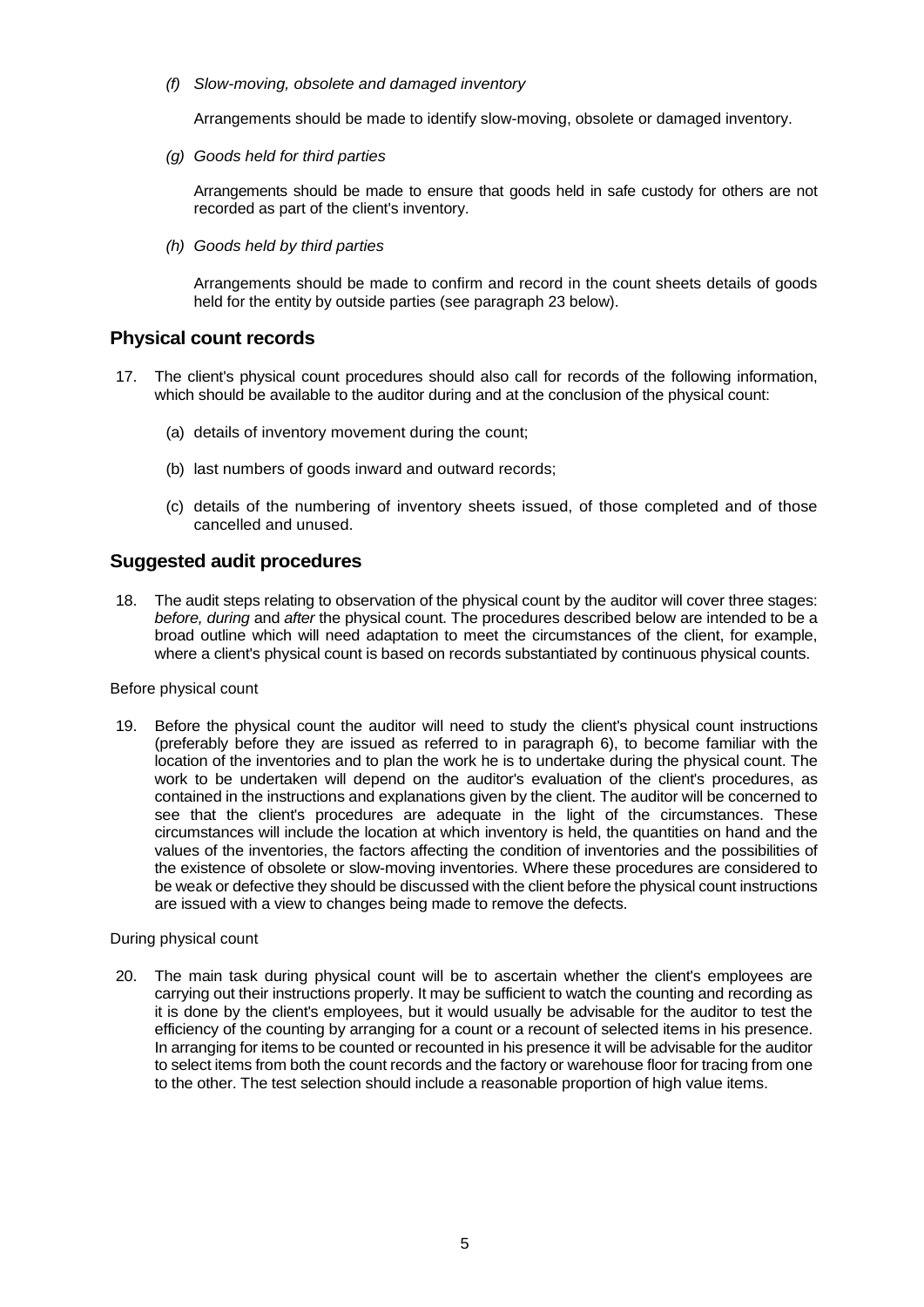- 21. The auditor should make such notes as he considers necessary during the course of his observation, for follow-up. These notes will normally include the following:
	- (a) details of items of inventory selected by the auditor so that the particulars may be checked to the final count sheets;
	- (b) lists of items actually counted in the auditor's presence;
	- (c) details of any inventory noted by the auditor as being obviously defective, damaged or slow-moving;
	- (d) details of instances where the client's physical count procedures were not carried out.
- 22. Where serious inaccuracies or irregularities are revealed during the course of the auditor's observations it may be necessary to arrange for certain sections of, or the whole of, the inventory to be recounted.

#### After physical count

- 23. The information obtained by the auditor at the physical count should be followed up when finally reviewing the amount at which the inventory is stated in the accounts. The steps taken to do this will include the following:
	- (a) a check of the cut-off, using the details of inventory movements and of the last numbers of goods inwards and outwards notes (see paragraph 16 (e);
	- (b) a test that the final count sheets have been properly prepared from the count records and include all inventories belonging to the entity. The test will be made by reference to the details of the count sheet numbering noted by the client (see paragraph 16 (c)) and also the notes made by the auditor (see paragraph 21);
	- (c) a follow-up of all outstanding queries.
- 24. Inventories belonging to the client but held by others should be shown as such in the physical count records. The auditor should examine the confirmations obtained by the client from the custodians and, where the amounts of such inventories are material, the auditor should independently obtain confirmations from the custodians in selected cases. He should also examine reports on any periodic inspections of the inventories made by the client's own employees and should make supplemental enquiries to satisfy himself as to the bona fides of the situation. Where the amount is significant the supplemental enquiries may include the following steps to the extent the auditor considers necessary in the circumstances:
	- (a) discussion with the owner as to owner's control procedures in investigating the warehouseman, and tests of related evidential matter;
	- (b) review of the owner's control procedures concerning performance of the warehouseman, and tests of related evidential matter;
	- (c) observation of physical counts of the goods wherever practicable and reasonable;
	- (d) where warehouse receipts have been pledged, confirmation (on a test basis, where appropriate) from lenders as to pertinent details of the pledged receipts.

If attendance during physical count is not practicable

25. As stated in paragraph 12 above, there may be occasions when it will not be practicable for the auditor to observe the client's physical count. In such cases he should carry out such alternative procedures (distinct from and extra to those usually followed when forming an opinion on inventories) as in his judgement, as a skilled professional man, are necessary in the circumstances to satisfy himself that: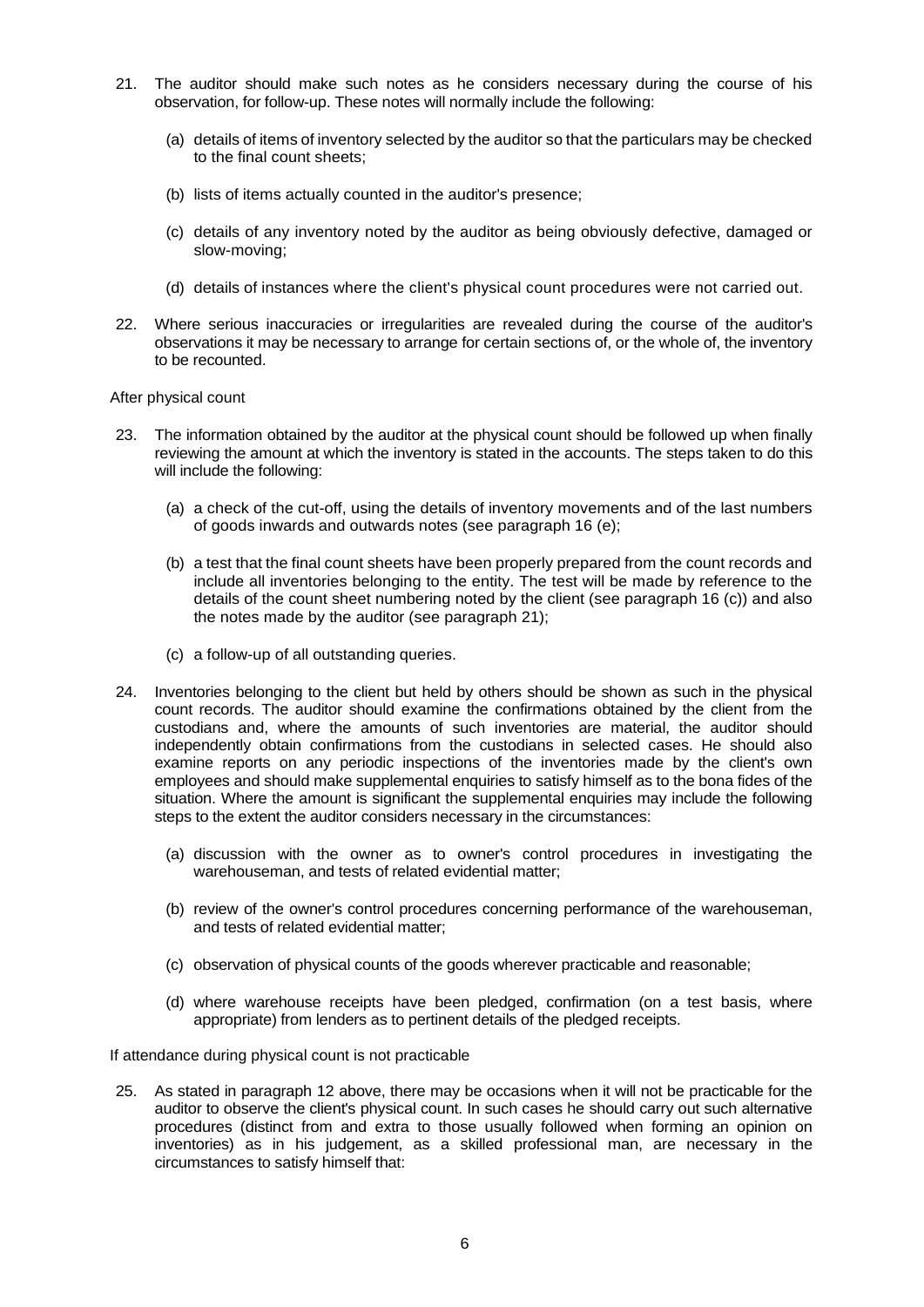- (a) the records of the physical count produced to him represent a substantially correct inventory of the inventories owned by the client on the physical count date, and
- (b) the condition of the inventories has been properly assessed.
- 26. The alternative procedures to be followed for this purpose will depend on the circumstances which make it impracticable for the auditor to attend for the purpose of observing the physical count. In some instances, such as where inventory is held overseas, it may be possible for the auditor to arrange for a suitably qualified agent to attend the physical count on his behalf and for the agent to report to him.
- 27. In other instances the auditor who has numerous clients, which may have a common accounting date and which do physical counts on the date, may find that his resources in manpower are insufficient for him to attend on every client for the purpose of observing at least some part of the physical count. If the auditor finds that he cannot attend every year, this does not relieve him of his responsibilities. He will have to consider carefully whether the alternative procedures available to him will be sufficient to discharge those responsibilities in the circumstances of each of the clients concerned. Where the client has a well-developed system of internal control and of inventory recording it will usually be possible for the auditor to substantiate to his satisfaction the validity of the physical count records. This can be done by arranging for the test counts of selected items to be made at an earlier or later date when a representative can attend and observe. When the auditor has not satisfied himself as to inventories in the possession of the client through the physical count procedures, tests of the accounting records alone will not be sufficient for him to become satisfied as to quantities; it will always be necessary for the auditor to make, or observe, some physical counts of the inventory and apply appropriate tests of intervening transactions. This should be coupled with a review of the records of any client's counts and procedures relating to the physical inventory on which the balance sheet inventory is based.
- 28. In the case of smaller businesses, however, the systems of internal control are necessarily more elementary and in many instances the records of the annual physical count are not supported by any continuous inventory records. Sometimes it may be possible to arrange for the physical count to take place on a date close to the accounting date at a time when the auditor can attend and for records of movements of inventories in the intervening period to be maintained. These records must be in such a form that the auditor can satisfy himself as to their reasonable accuracy.
- 29. If, however, the auditor is unable reasonably to satisfy himself as to the reliability of the physical count, and inventory is a material factor in the business, he will have no alternative but to make an appropriate qualification in his report on the accounts.

## **Other audit procedures**

- 30. Additional audit procedures to enable the auditor to satisfy himself that inventory has been properly ascertained will include such of the following as the auditor may consider appropriate:
	- (a) general scrutiny of the inventory records (and comparisons with the previous year), including attention to the possibility of material omissions or the inclusion of items such as loose tools which ought not to be included because they appear elsewhere in the accounts;
	- (b) where applicable, tests by reference to statistical information covering matters such as yields which may be expected from given quantities and normal losses or gains by evaporation or absorption of moisture.
- 31. Where inventory is defective or is obsolete or slow moving, these factors must be taken into account in determining the amount at which inventory is stated in the balance sheet. Appropriate audit tests of the client's procedures for judging the physical condition will normally include:
	- (a) scrutiny of inventory records during the tests referred to in the preceding paragraph and the tests in connection with the physical count, to ascertain what information as to condition and slow-moving items has been recorded and what action has been taken on that information;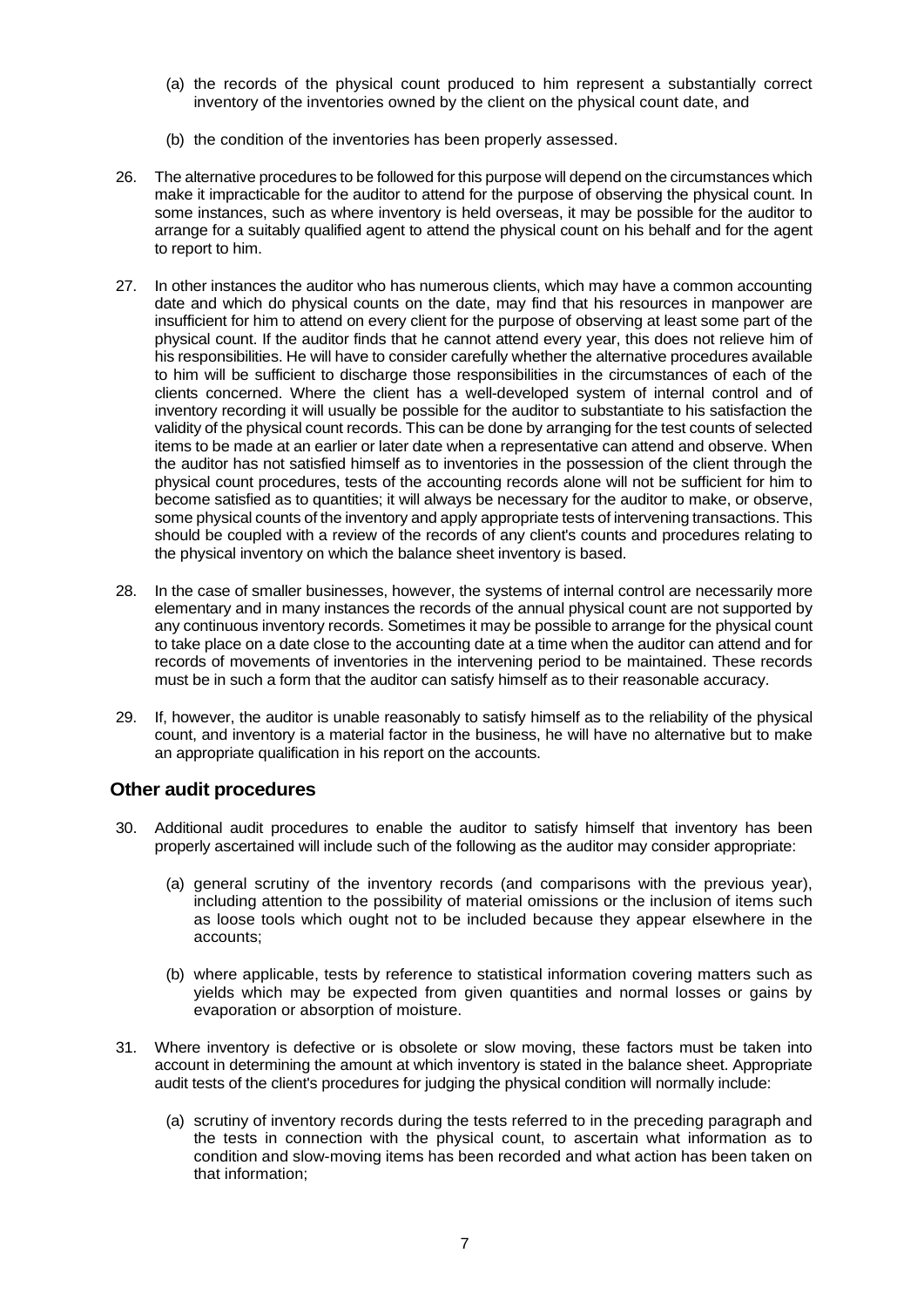- (b) comparison with the inventory records relating to the previous balance sheet date;
- (c) examination by reference to normal experience of wastage due to rejects and deterioration;
- (d) examination of the relationship between inventories and turnover, including consideration of current trading conditions and any changes in sales or stockpiling policies;
- (e) discussion with the management.

## **Valuation of inventory**

- 32. Audit procedures should be designed to ascertain whether the amount at which inventory is stated has been computed on a basis (or bases) and by accounting principles which, consistently applied and having regard to the nature and circumstances of the business, will enable the accounts to show a true and fair view of the trading results and the financial position. The accounting principles involved are dealt with in SFRS(I) 1-2, Inventories and FRS 2, Inventories.
- 33. After examining the principles adopted by the client, the audit procedures to test the application of those principles will normally include:
	- (a) test of the count sheets or continuous inventory records with relevant documents such as invoices, costing records and other sources for the ascertainment of 'cost';
	- (b) examination and testing of the treatment of overhead expenses;
	- (c) tests of 'net realisable value' (see paragraphs 28 to 31 of SFRS(I) 1-2 or FRS 2);
	- (d) careful enquiry of responsible officials and examination of evidence supporting the assessment of net realisable value, with particular reference to defective, obsolete or slow-moving items, and consideration of the reasonableness of the replies from officials to the enquiries made;
	- (e) tests of the arithmetical accuracy of the calculations;
	- (f) tests of the consistency, in principle and in detail, with which the amounts have been computed;
	- (g) consideration of the adequacy of the description applied to inventories in the accounts.
- 34. 'Net realisable value' is defined in SFRS(I) 1-2 and FRS 2 as the estimated selling price in the ordinary course of business less costs of completion and less costs necessarily to be incurred in order to make the sale. In estimating this amount consideration should be given to excess and obsolete items, the trend of the market and the prospects of disposal. It is normal to estimate net realisable value by reference to all available information, including changes in selling prices since the balance sheet date, so far as the information is of assistance in determining the realisable value of inventories at the balance sheet date.
- 35. In many instances the estimation of net realisable value requires the exercise of judgement by officials of the client who are responsible for the sale or realisation of the inventories. While, therefore, the auditor's review of such estimates will include consideration of the explanations given by the responsible officials, it will be necessary for the auditor to review and test supporting evidence available to him in order to form an opinion as to whether the estimates of realisable value are fair and reasonable.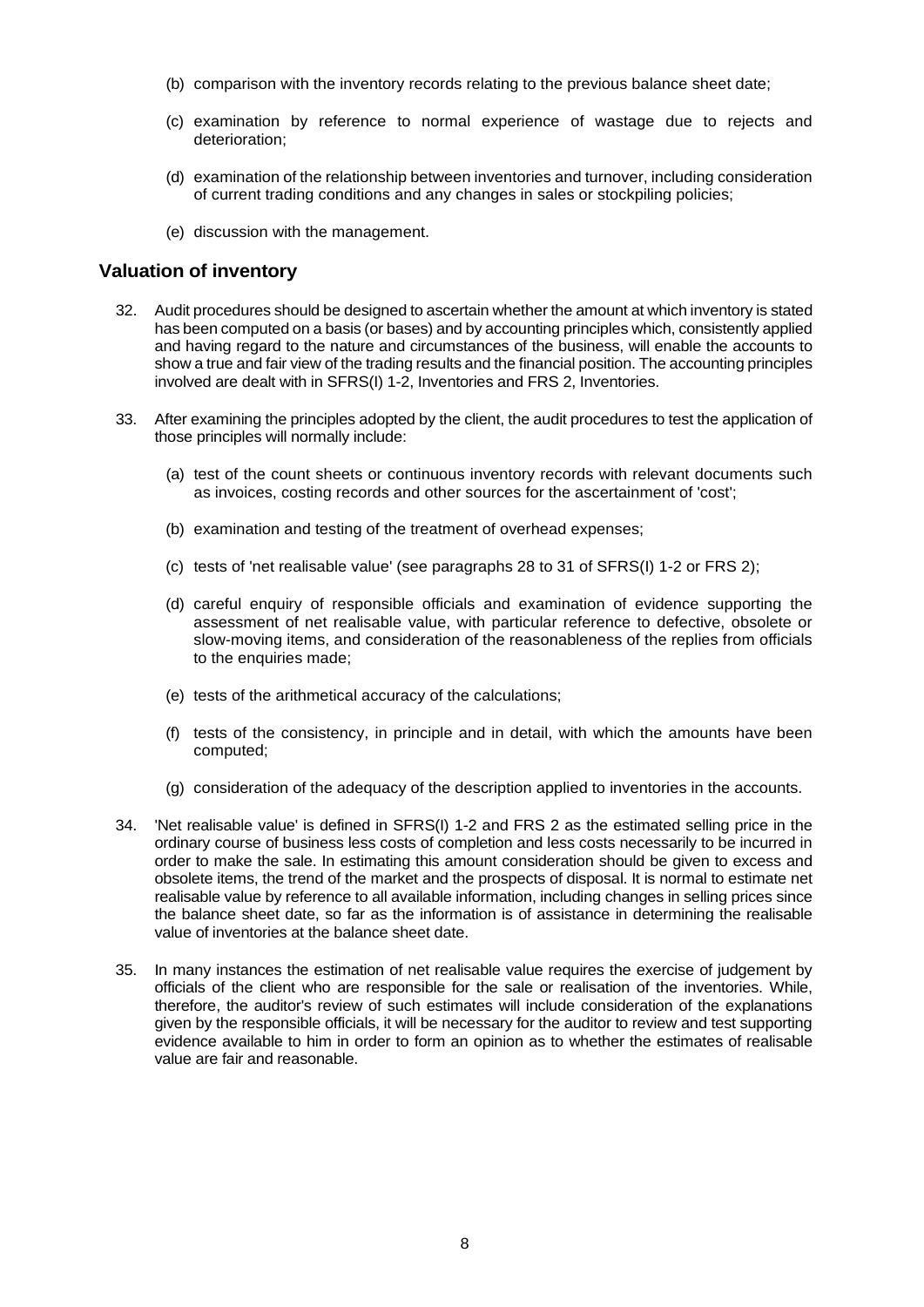## **Work in progress**

- 36. Appropriate audit tests in relation to work in progress will include examination and testing of available records, including costing records and work tickets attached to unfinished articles, and, where there are long-term contracts, examination of the relevant contracts, including any modifications thereof, and other information such as subsequent cost reports and estimates of costs to complete. Physical checking of work in progress will often not be possible by methods similar to those adopted for materials and finished goods. Reference to costing records is frequently necessary and it may not be possible to separate the question of physical quantity from the question of the amount to be attributed to the work in progress. Where it is not possible or practicable to identify the work in progress with either the components which have gone into it or the products which will emerge from it, the auditor will be particularly concerned to ascertain:
	- (a) the costing system from which the work in progress is ascertained;
	- (b) whether the costing system is reliable and in particular whether it is integrated with the financial accounting;
	- (c) the extent to which checks are made by reference to statistical information concerning outputs of main products and of by-products (if any) which ought to be obtained from materials used;
	- (d) the system of inspection and reporting thereon to enable allowance to be made in the costing records for scrapping and rectification;
	- (e) the basis on which overheads are dealt with in the costing records;
	- (f) any profit element included for which adjustments are required.

#### **Overall tests**

- 37. Audit tests which may often be appropriate by way of overall assessment of the reliability of the records will include, according to circumstances:
	- (a) reconciliation of changes in inventory quantities as between the beginning and end of the financial year with the records of purchases, production and sales;
	- (b) comparison of the quantities and amounts of inventories in the various categories with those included at the previous balance sheet date and with current sales and purchases;
	- (c) consideration of the gross profit ratio shown by the accounts and its comparison with the ratio shown in previous years;
	- (d) consideration of the rate of turnover of inventories and its comparison with previous years;
	- (e) consideration of the relationship of the quantities ready for sale and in course of production with the quantities shown in operating and sales budgets;
	- (f) where applicable, examination of standard costing records and consideration of the variances shown thereby and their treatment in the accounts.

#### **Other matters**

#### **Independent outside firms taking physical inventory**

38. In some trades it is a common practice to employ firms of independent surveyors and valuers. These firms are specialists and provided the auditor is satisfied as to their independence and standing, it is usual to accept their inventory counts as reliable. The auditor, however, normally